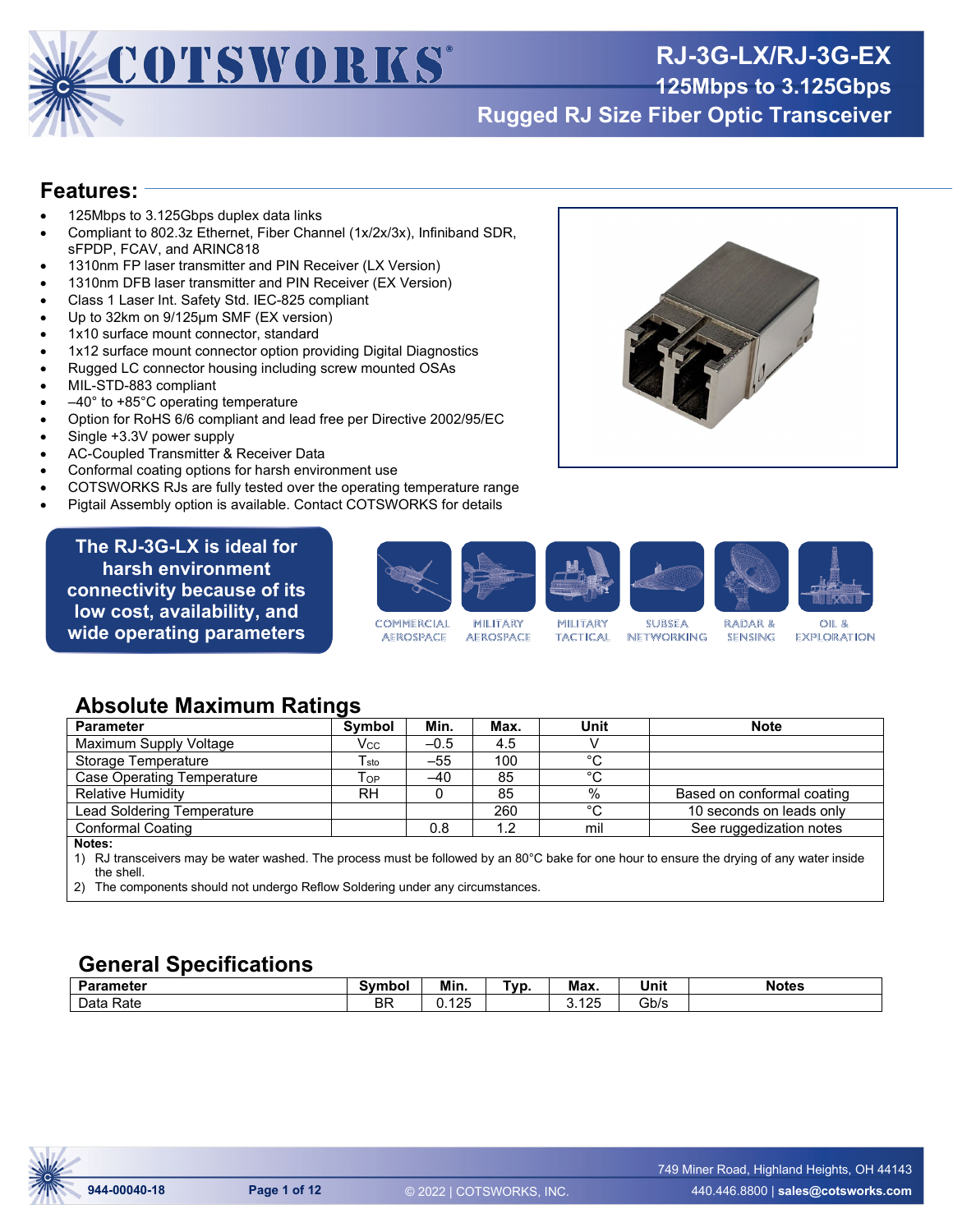

**Rugged RJ Size Fiber Optic Transceiver**

#### **Electrical Specifications** (T<sub>OP</sub> = -40 to 85°C, V<sub>cc</sub> = 3.14 to 3.47 Volts)

| <b>Parameter</b>                    | Symbol                         | Min. | Typ. | Max.       | <b>Unit</b> | <b>Notes</b>                   |
|-------------------------------------|--------------------------------|------|------|------------|-------------|--------------------------------|
| Supply Voltage                      | Vcc                            | 3.14 |      | 3.47       | v           |                                |
| <b>Transmitter</b>                  |                                |      |      |            |             |                                |
| <b>Supply Current</b>               | <b>I</b> cc                    |      | 120  | 200        | mA          |                                |
| <b>Input Differential Impedance</b> | $R_{in}$                       |      | 100  |            | Ω           |                                |
| <b>TX Common Mode Voltage</b>       | Vсм                            | 1.7  |      |            | V           | <b>LVPECL</b>                  |
| TX Differential Input Voltage       | <b>V</b> <sub>DTX</sub>        | 200  |      | 2400       | mV          | <b>LVPECL</b>                  |
| Transmit Disable Voltage Threshold  | V <sub>D</sub>                 | 2.0  |      | <b>Vcc</b> | V           | <b>LVTTL</b>                   |
| Transmit Enable Voltage Threshold   | V <sub>EN</sub>                | 0    |      | 0.8        | V           | <b>LVTTL</b>                   |
| <b>Receiver</b>                     |                                |      |      |            |             |                                |
| <b>Supply Current</b>               | <b>I</b> cc                    |      | 70   | 100        | mA          |                                |
| RX Differential Output Voltage      | V <sub>DRX</sub>               | 250  |      | 800        | mV          | <b>CML</b>                     |
| Signal Detect Assert Voltage        | $SD_{norm}$                    | 2.4  |      | Vcc        | v           | LVTTL                          |
| Signal Detect De-Assert             | SD <sub>fault</sub>            | 0    |      | 0.4        | $\vee$      | LVTTL                          |
| Total Contributed Jitter (p-p)      | <b>RXATJ</b>                   |      |      | 0.4        | UI          | FCPI-4 $(\delta_R - \gamma_R)$ |
| Data Output Rise/Fall Time          | t <sub>r</sub> /t <sub>f</sub> |      |      | 130        | <b>DS</b>   | 20%-80%                        |

#### **Pin Configuration**

| ຂ≍<br>$\sim$     | PIN#     | Symbol     | <b>Description</b>                                                                                                                   | Logic<br>Family |
|------------------|----------|------------|--------------------------------------------------------------------------------------------------------------------------------------|-----------------|
| 111111111111     | GP       | <b>GP</b>  | <b>Grounding Posts</b><br>Connect to chassis ground                                                                                  | N/A             |
| <b>COTSWORKS</b> | $\Omega$ | <b>SCL</b> | I2C Clock (1)(2)                                                                                                                     | 12C             |
|                  |          | TD+        | Transmitter DATA In +                                                                                                                | <b>LVPECL</b>   |
|                  | 2        | $V_{EET}$  | <b>Transmitter Signal Ground</b>                                                                                                     | N/A             |
|                  | 3        | $TD-$      | Transmitter DATA In -                                                                                                                | <b>LVPECL</b>   |
|                  | 4        | $V_{CCT}$  | <b>Transmitter Power Supply</b>                                                                                                      | N/A             |
|                  | 5        | <b>SD</b>  | Signal Detect output<br>Satisfactory Optical Input: Logic "1" Output<br>Fault Condition: Logic "0" Output                            | <b>LVTTL</b>    |
|                  | 6        | $T_{DIS}$  | Transmit Disable input<br>Logic 1 = Disable Optical Output<br>Logic 0 = Enable Optical Output<br>Internal 10K ohm pull-down (enable) | <b>LVTTL</b>    |
|                  | 7        | $RD+$      | Receiver DATA Out +                                                                                                                  | <b>CML</b>      |
|                  | 8        | $V_{CCR}$  | Receiver Power Supply                                                                                                                | N/A             |
|                  | 9        | $RD-$      | Receiver DATA Out -                                                                                                                  | <b>CML</b>      |
|                  | 10       | $V_{EER}$  | Receiver Signal Ground                                                                                                               | N/A             |
|                  | 11       | <b>SDA</b> | I2C Data (1)(2)                                                                                                                      | 12C             |

#### **Notes:**

1) Pins 0 and 11 are optional pins for the I2C bus that is used for Digital Diagnostics per SFF-8472.

2) Pins 1–10 are the only pins on a transceiver without DDMI.

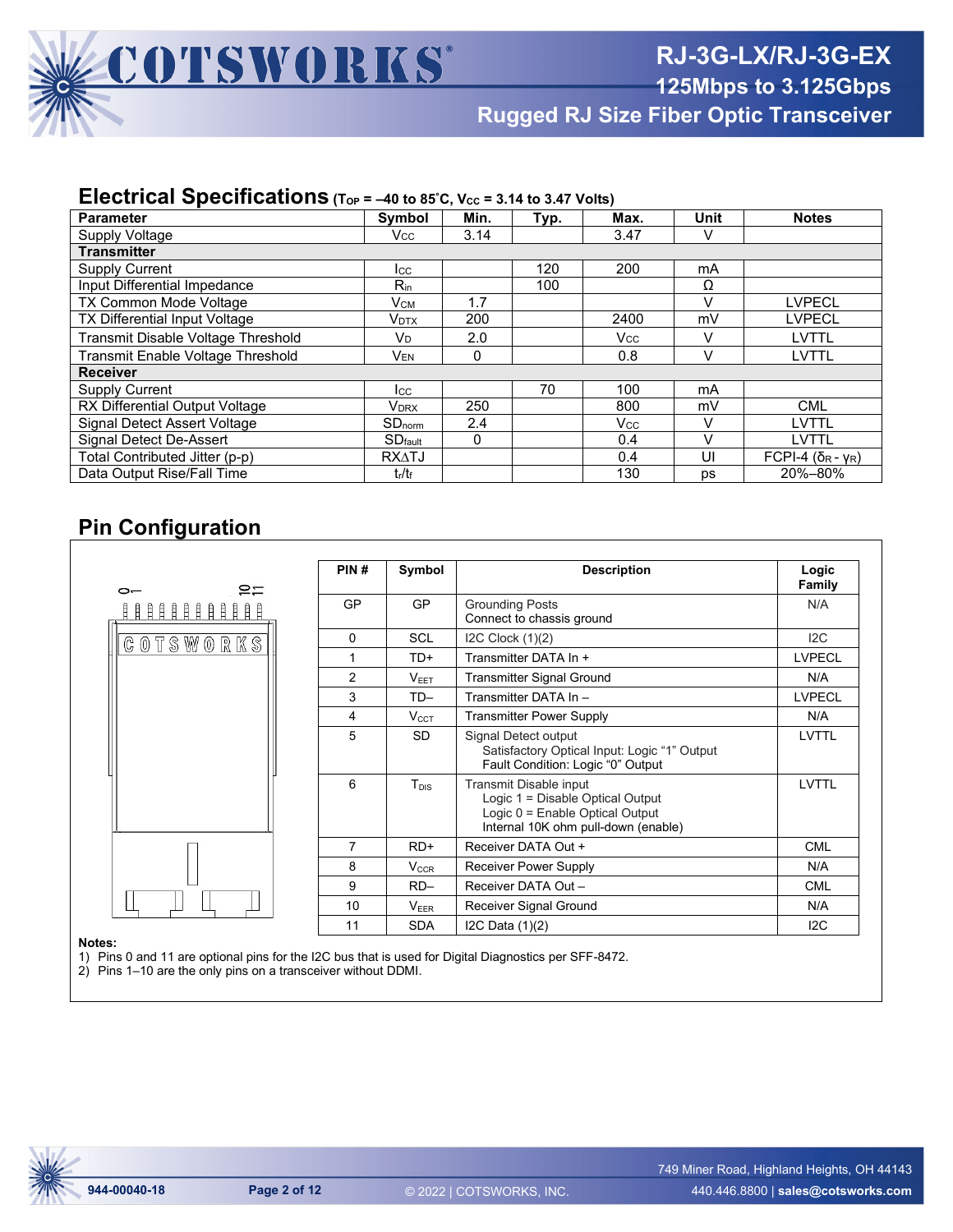**Rugged RJ Size Fiber Optic Transceiver**

#### **Optical Characteristics** (Top = -40 to 85°C, Vcc = 3.135 to 3.465 Volts)

| <b>Parameter</b>                                                                                                                 | Symbol                | Min.                     | Typ.                     | Max.           | <b>Unit</b> | <b>Notes</b>                 |
|----------------------------------------------------------------------------------------------------------------------------------|-----------------------|--------------------------|--------------------------|----------------|-------------|------------------------------|
| <b>Transmitter</b>                                                                                                               |                       |                          |                          |                |             |                              |
|                                                                                                                                  |                       |                          |                          |                |             | $(9/125$ SMF)                |
| Output Power (-LX)                                                                                                               | POUT-LX               | $-5$                     |                          | 1              | dBm         | (1)                          |
|                                                                                                                                  |                       |                          |                          |                |             | $(9/125$ SMF)                |
| Output Power (-EX)                                                                                                               | POUT-EX               | $-1$                     |                          | 3              | dBm         | (1)                          |
| Optical Wavelength                                                                                                               | λ                     | 1270                     | 1310                     | 1355           | nm          | (2)                          |
| Spectral Width (-LX)                                                                                                             | <b>OLX</b>            |                          |                          | 2.5            | nm          | $(RJ-3G-LX)(2)$              |
| Spectral Width (-EX)                                                                                                             | <b>OEX</b>            |                          | $\blacksquare$           | 1.0            | nm          | (RJ-3G-EX)(2)                |
| Extinction Ratio (-LX)                                                                                                           | ERLX                  | 9                        | $\overline{\phantom{0}}$ |                | dB          | (3)                          |
| Extinction Ratio (-EX)                                                                                                           | $ER_{EX}$             | 6                        |                          |                |             |                              |
|                                                                                                                                  |                       |                          |                          |                |             | $(3)(4)$ 20%-                |
| <b>Optical Rise/Fall Time:</b>                                                                                                   | $t_{\rm r}/t_{\rm f}$ |                          |                          | 130            | ps          | 80%                          |
|                                                                                                                                  |                       |                          |                          |                |             | $(3)$ FCPI-4 (δ <sub>R</sub> |
| <b>Relative Intensity Noise</b>                                                                                                  | <b>RIN</b>            |                          |                          | $-120$         | dB/Hz       | - γ <sub>R</sub> )           |
| Total Jitter Contribution (p-p)                                                                                                  | TX∆TJ                 | $\overline{\phantom{0}}$ |                          | 119            | <b>DS</b>   |                              |
| <b>Receiver</b>                                                                                                                  |                       |                          |                          |                |             |                              |
| Receiver Sensitivity@1.25Gbps                                                                                                    | RX <sub>SENS1</sub>   | $\blacksquare$           | $\blacksquare$           | $-22$          | dBm         |                              |
| Receiver Sensitivity@3.125Gbps                                                                                                   | RX <sub>SENS2</sub>   |                          | $\overline{\phantom{0}}$ | $-20$          | dBm         | (1)(4)(5)                    |
| Overload                                                                                                                         | $\overline{RX}_{MAX}$ | $\Omega$                 | $\blacksquare$           |                | dBm         |                              |
| Optical Center Wavelength                                                                                                        | $\lambda_c$           | 1270                     | $\blacksquare$           | 1360           | nm          |                              |
| Return Loss                                                                                                                      | <b>RL</b>             | 12                       |                          |                | dB          |                              |
| Signal Detect Assert                                                                                                             | $P_{A}$               | $\overline{a}$           | $\overline{\phantom{0}}$ | $-25$          | dBm         | (1)(5)                       |
| Signal Detect De-Assert                                                                                                          | $P_D$                 | $-34$                    | $\frac{1}{2}$            | $\blacksquare$ | dBm         | (1)(5)                       |
| Signal Detect Hysteresis                                                                                                         | $P_A - P_D$           | 1                        | $\overline{\phantom{a}}$ | $\blacksquare$ | dB          | $\overline{\phantom{a}}$     |
| <b>NOTES:</b><br>the contract of the contract of the contract of the contract of the contract of the contract of the contract of |                       |                          |                          |                |             |                              |

1) Measured using a broad area detector optical power meter.

2) Measured using an optical spectrum analyzer at 25°C per IEEE 802.3 1000BASE-LX.

3) Measured using a high-speed oscilloscope.

4) Measured using a BERT set running PRBS 2<sup>7</sup>-1 at 3.125Gbps.

5) Measured using a 9µm single-mode variable optical attenuator.

#### **Digital Diagnostics Information**

The COTSWORKS RJ module is available with optional signal pins for a 2-wire bus required to access digital diagnostics compliant to SFF 8472 multi-source agreement. The transceiver pinout (including those pins required for 2-wire communication to access the digital diagnostics) appears on the previous page.

For more information on Digital Diagnostics, visit<https://cotsworks.com/support-documents/digital-diagnostic-overviews/>

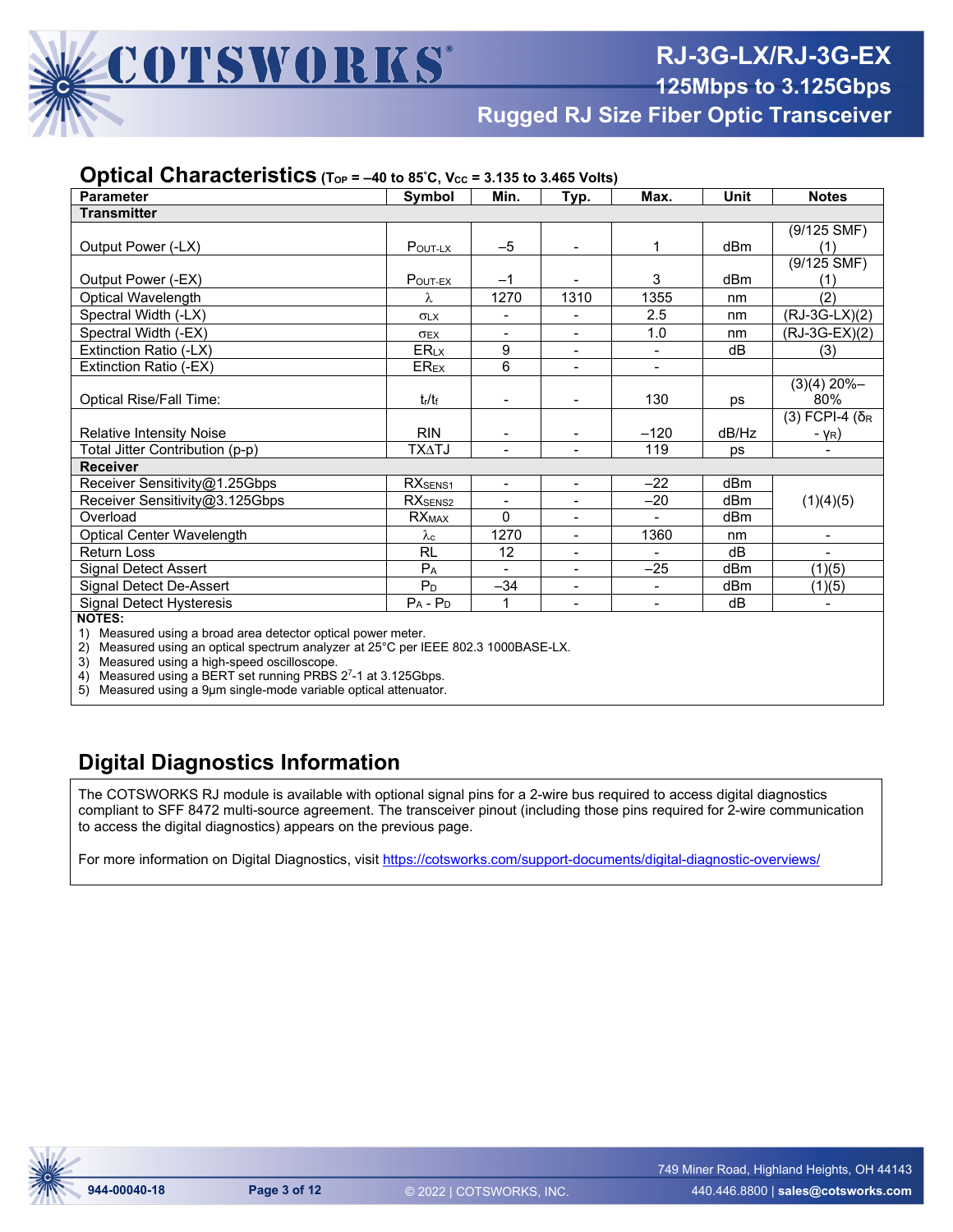

**Rugged RJ Size Fiber Optic Transceiver**

| <b>A0h Address</b> | #<br><b>Name</b> |                         | <b>Description</b>                                                                |                 |  |  |
|--------------------|------------------|-------------------------|-----------------------------------------------------------------------------------|-----------------|--|--|
| (dec)              | <b>Bytes</b>     |                         | <b>Base ID Fields</b>                                                             | (hex)           |  |  |
|                    |                  |                         |                                                                                   |                 |  |  |
| 00<br>01           | 1<br>1           | Identifier              | Type of transceiver                                                               | 02<br>04        |  |  |
|                    | 1                | Ext. Identifier         | Extended identifier of type of transceiver                                        | 07              |  |  |
| 02                 |                  | Connector               | Code for connector type                                                           |                 |  |  |
| 03<br>04           |                  |                         |                                                                                   | 04              |  |  |
|                    |                  |                         |                                                                                   | 53              |  |  |
| 05<br>06           |                  |                         |                                                                                   | $00\,$<br>02    |  |  |
| 07                 | 8                | Transceiver             | Code for electronic or optical compatibility                                      | 22              |  |  |
| 08                 |                  |                         |                                                                                   | $00\,$          |  |  |
| 09                 |                  |                         |                                                                                   | 01              |  |  |
| 10                 |                  |                         |                                                                                   | $\overline{05}$ |  |  |
| 11                 |                  |                         |                                                                                   | 01              |  |  |
| 12                 | 1<br>1           | Encoding<br>BR, Nominal | Code for high speed serial encoding algorithm                                     | $\overline{1}$  |  |  |
| 13                 | 1                | Rate Identifier         | Nominal signaling rate, units of 100MBd                                           |                 |  |  |
|                    |                  |                         | Type of rate select functionality<br>Link length supported for single mode fiber, | $00\,$          |  |  |
| 14                 | 1                | Length (SMF,            | units of km                                                                       | 0F              |  |  |
|                    |                  | km)                     | Link length supported for single mode fiber,                                      |                 |  |  |
| 15                 | $\mathbf{1}$     | Length (SMF)            | units of 100m                                                                     | 96              |  |  |
|                    |                  |                         | Link length supported for 50um OM2 fiber,                                         |                 |  |  |
| 16                 | $\mathbf{1}$     | Length (50µm)           | units of 10m                                                                      | 00              |  |  |
|                    |                  |                         | Link length supported for 62.5um OM1 fiber,                                       |                 |  |  |
| 17                 | $\mathbf{1}$     | Length (62.5µm)         | units of 10m                                                                      | 00              |  |  |
|                    |                  |                         | Link length supported for 50um OM4 fiber,                                         |                 |  |  |
|                    | 1                | Length (OM4 or          | units of 10m.                                                                     |                 |  |  |
| 18                 |                  | copper cable)           | Alternatively copper or direct attach cable,                                      |                 |  |  |
|                    |                  |                         | units of m                                                                        | $00\,$          |  |  |
|                    |                  |                         | Link length supported for 50um OM3 fiber,                                         |                 |  |  |
| 19                 | $\mathbf{1}$     | Length (OM3)            | units of 10m                                                                      | 00              |  |  |
| 20                 |                  |                         |                                                                                   | 43              |  |  |
| 21                 |                  |                         |                                                                                   | 4F              |  |  |
| 22                 |                  |                         |                                                                                   | 54              |  |  |
| 23                 |                  |                         |                                                                                   | 53              |  |  |
| 24                 |                  |                         |                                                                                   | 57              |  |  |
| 25                 |                  |                         |                                                                                   | 4F              |  |  |
| 26                 |                  |                         |                                                                                   | $\overline{52}$ |  |  |
| 27                 | 16               | Vendor Name             | SFP vendor name (ASCII)                                                           | 4B              |  |  |
| 28                 |                  |                         |                                                                                   | 53              |  |  |
| 29                 |                  |                         |                                                                                   | 20              |  |  |
| 30                 |                  |                         |                                                                                   | 20              |  |  |
| 31                 |                  |                         |                                                                                   | 20              |  |  |
| 32                 |                  |                         |                                                                                   | 20              |  |  |
| 33                 |                  |                         |                                                                                   | 20              |  |  |
| 34                 |                  |                         |                                                                                   | 20              |  |  |
| 35                 |                  |                         |                                                                                   | 20              |  |  |
| 36                 | 1                | Transceiver             | Code for electronic or optical compatibility                                      | $00\,$          |  |  |
| 37                 | $\overline{3}$   | Vendor OUI              | SFP vendor IEEE company ID                                                        | 00              |  |  |

### **Address A0h Data Fields (RJ-3G-LX)**

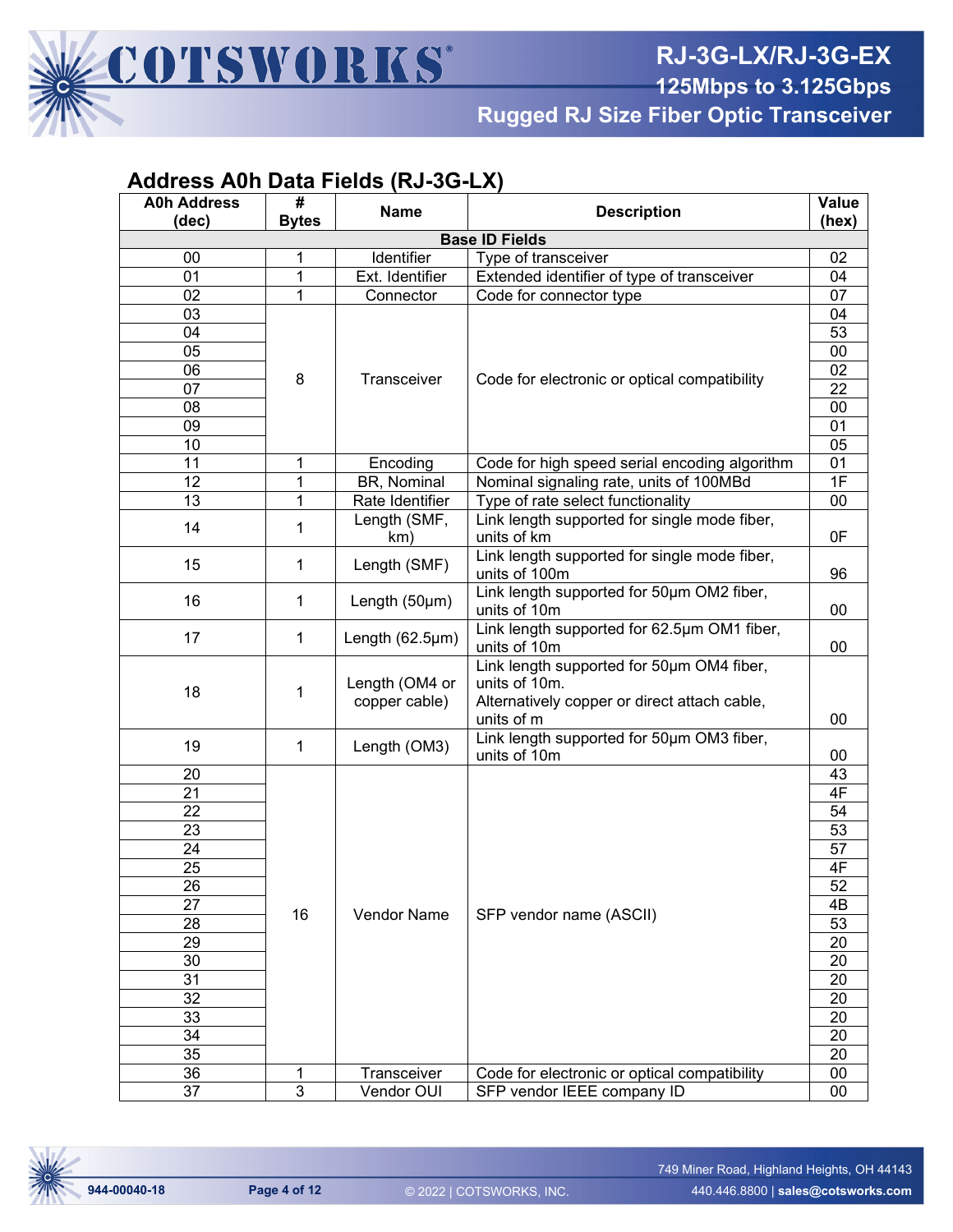

**Rugged RJ Size Fiber Optic Transceiver**

| 38              |                |             |                                                  | 00                               |
|-----------------|----------------|-------------|--------------------------------------------------|----------------------------------|
| 39              |                |             |                                                  | $00\,$                           |
| 40              |                |             |                                                  | 52                               |
| 41              |                |             |                                                  | 4A                               |
| 42              |                |             |                                                  | 33                               |
| 43              |                |             |                                                  | 47                               |
| 44              |                |             |                                                  | 4C                               |
| 45              |                |             |                                                  | 58                               |
| 46              |                |             |                                                  | $\frac{XX}{XX}$                  |
| $\overline{47}$ |                |             |                                                  |                                  |
| 48              | 16             | Vendor PN   | Part number provided by SFP vendor (ASCII)       | $\overline{\mathsf{XX}}$         |
| 49              |                |             |                                                  | $\frac{XX}{XX}$                  |
| 50              |                |             |                                                  |                                  |
| $\overline{51}$ |                |             |                                                  |                                  |
| 52              |                |             |                                                  | $\overline{XX}$                  |
| 53              |                |             |                                                  |                                  |
| $\overline{54}$ |                |             |                                                  | $\frac{XX}{XX}$                  |
| 55              |                |             |                                                  | $\overline{XX}$                  |
| 56              |                |             |                                                  | 30                               |
| $\overline{57}$ |                |             | Revision level for part number provided by       | 30                               |
| $\overline{58}$ | 4              | Vendor rev  | vendor (ASCII)                                   | 30                               |
| 59              |                |             |                                                  | 30                               |
| 60              |                |             |                                                  | 05                               |
| 61              | $\overline{2}$ | Wavelength  | Laser wavelength                                 | 1E                               |
| 62              | 1              | Unallocated |                                                  | $\overline{00}$                  |
|                 |                |             | Check code for Base ID Fields (addresses 0 to    |                                  |
| 63              | 1              | CC_BASE     | 62)                                              | XX                               |
|                 |                |             | <b>Extended ID Fields</b>                        |                                  |
| 64              |                |             | Indicates which optional transceiver signals are | 10                               |
| 65              | $\overline{2}$ | Options     | implemented                                      | 14                               |
| 66              | 1              | BR, max     | Upper bit rate margin, units of %                | $\overline{00}$                  |
| 67              | 1              | BR, min     | Lower bit rate margin, units of %                | $\overline{00}$                  |
| 68              |                |             |                                                  | <u>XX</u>                        |
| 69              |                |             |                                                  |                                  |
| 70              |                |             |                                                  |                                  |
| 71              |                |             |                                                  | XX<br>XX<br>XX                   |
| 72              |                |             |                                                  | $\overline{XX}$                  |
| $\overline{73}$ |                |             |                                                  | $\overline{XX}$                  |
| 74              |                |             |                                                  | XX                               |
| 75              |                |             |                                                  |                                  |
| $\overline{76}$ | 16             | Vendor SN   | Serial number provided by vendor (ASCII)         |                                  |
| 77              |                |             |                                                  |                                  |
|                 |                |             |                                                  | XX<br>XX<br>XX<br>XX<br>XX<br>XX |
| 78              |                |             |                                                  |                                  |
| 79              |                |             |                                                  |                                  |
| 80              |                |             |                                                  |                                  |
| 81              |                |             |                                                  | XX                               |
| 82              |                |             |                                                  |                                  |
| 83              |                |             |                                                  |                                  |
|                 |                |             |                                                  |                                  |
| 84              |                |             |                                                  | $\frac{XX}{XX}$                  |
| 85<br>86        | 8              | Date code   | Vendor's manufacturing date code                 | $\frac{XX}{XX}$                  |

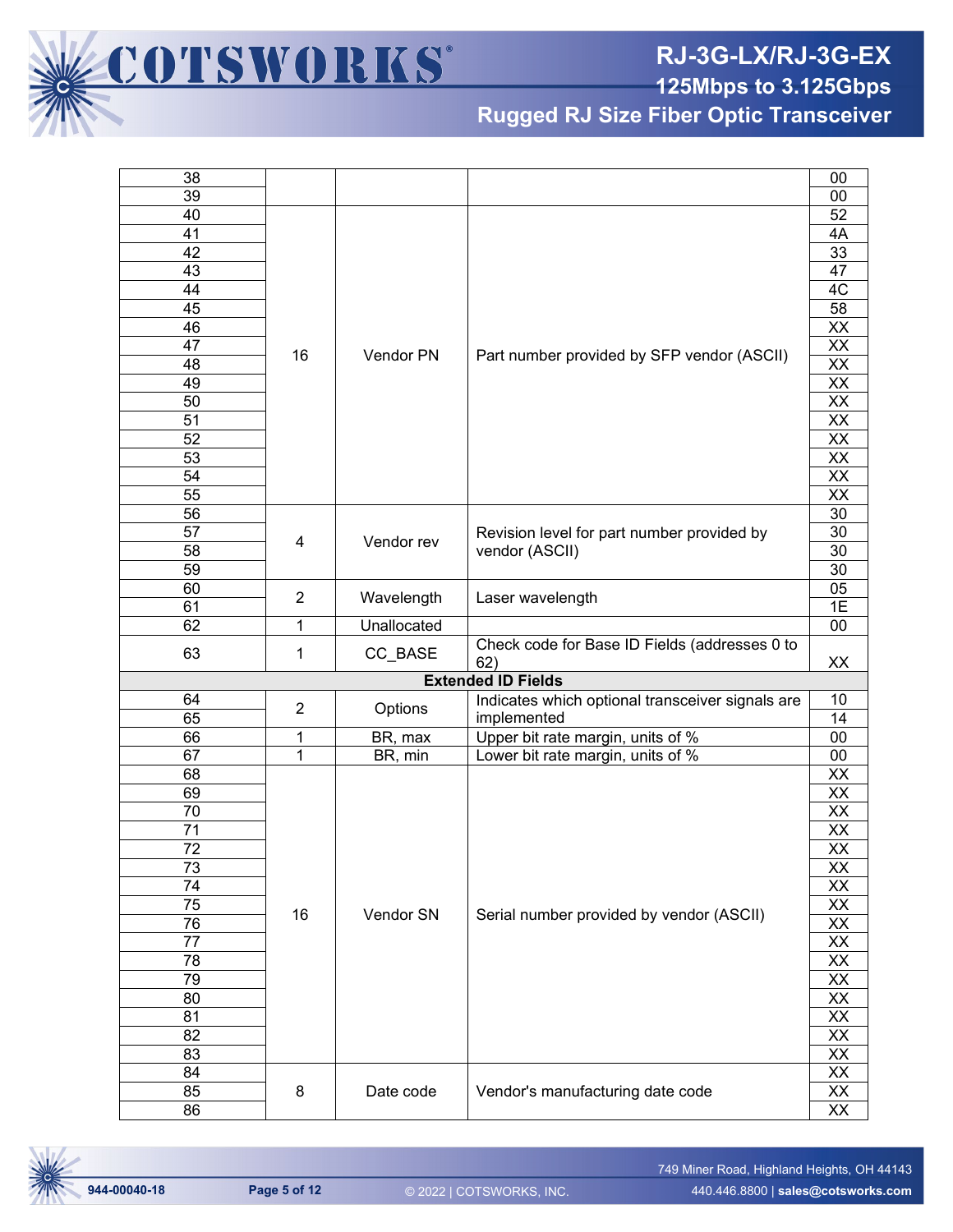

**Rugged RJ Size Fiber Optic Transceiver**

| 87 |                 |                                                  | XX |
|----|-----------------|--------------------------------------------------|----|
| 88 |                 |                                                  | XX |
| 89 |                 |                                                  | XX |
| 90 |                 |                                                  | 20 |
| 91 |                 |                                                  | 20 |
| 92 | Diagnostic      | Indicates which type of diagnostic monitoring is |    |
|    | Monitoring Type | implemented (if any) in the transceiver          | 68 |
| 93 | Enhanced        | Indicates which optional enhanced features are   |    |
|    | <b>Options</b>  | implemented (if any) in the transceiver          | 70 |
| 94 | SFF-8472        | Indicates which revision of SFF-8472 the         |    |
|    | Compliance      | transceiver complies with                        | 08 |
| 95 | CC EXT          | Check code for the Extended ID Fields            |    |
|    |                 | (addresses 64 to 94)                             | xх |

#### **Address A0h Data Fields (RJ-3G-EX)**

COTSWORKS®

| <b>A0h Address</b>    | #              |                       | <b>Description</b>                                        | <b>Value</b>     |  |  |  |
|-----------------------|----------------|-----------------------|-----------------------------------------------------------|------------------|--|--|--|
| (dec)                 | <b>Bytes</b>   | <b>Name</b>           |                                                           | (hex)            |  |  |  |
| <b>Base ID Fields</b> |                |                       |                                                           |                  |  |  |  |
| 00                    | 1              | Identifier            | Type of transceiver                                       | 02               |  |  |  |
| 01                    | 1              | Ext. Identifier       | Extended identifier of type of transceiver                | 04               |  |  |  |
| 02                    | $\overline{1}$ | Connector             | Code for connector type                                   | 07               |  |  |  |
| 03                    |                |                       |                                                           | 04               |  |  |  |
| 04                    |                |                       |                                                           | 14               |  |  |  |
| $\overline{05}$       |                |                       |                                                           | 40               |  |  |  |
| 06                    | 8              | Transceiver           | Code for electronic or optical compatibility              | 02               |  |  |  |
| 07                    |                |                       |                                                           | 12               |  |  |  |
| 08                    |                |                       |                                                           | 00               |  |  |  |
| 09                    |                |                       |                                                           | $\overline{01}$  |  |  |  |
| 10                    |                |                       |                                                           | 05               |  |  |  |
| 11                    | 1              | Encoding              | Code for high speed serial encoding algorithm             | 01               |  |  |  |
| 12                    | 1              | BR, Nominal           | Nominal signaling rate, units of 100MBd                   | $\overline{1}$ F |  |  |  |
| $\overline{13}$       | $\overline{1}$ | Rate Identifier       | Type of rate select functionality                         | 00               |  |  |  |
| 14                    | 1              | Length (SMF,          | Link length supported for single mode fiber,              |                  |  |  |  |
|                       |                | km)                   | units of km                                               | 28               |  |  |  |
| 15                    | 1              | Length (SMF)          | Link length supported for single mode fiber,              |                  |  |  |  |
|                       |                |                       | units of 100m                                             | FF               |  |  |  |
| 16                    | 1              | Length (50µm)         | Link length supported for 50um OM2 fiber,                 |                  |  |  |  |
|                       |                |                       | units of 10m                                              | 00               |  |  |  |
| 17                    | 1              | Length $(62.5 \mu m)$ | Link length supported for 62.5um OM1 fiber,               |                  |  |  |  |
|                       |                |                       | units of 10m                                              | 00               |  |  |  |
|                       |                |                       | Link length supported for 50um OM4 fiber,                 |                  |  |  |  |
| 18                    | 1              | Length (OM4 or        | units of 10m.                                             |                  |  |  |  |
|                       |                | copper cable)         | Alternatively copper or direct attach cable,              |                  |  |  |  |
|                       |                |                       | units of m                                                | 00               |  |  |  |
| 19                    | 1              | Length (OM3)          | Link length supported for 50um OM3 fiber,<br>units of 10m | 00               |  |  |  |
| 20                    |                |                       |                                                           | 43               |  |  |  |
| 21                    |                |                       |                                                           | 4F               |  |  |  |
| 22                    | 16             | Vendor Name           | SFP vendor name (ASCII)                                   | 54               |  |  |  |
| 23                    |                |                       |                                                           | 53               |  |  |  |

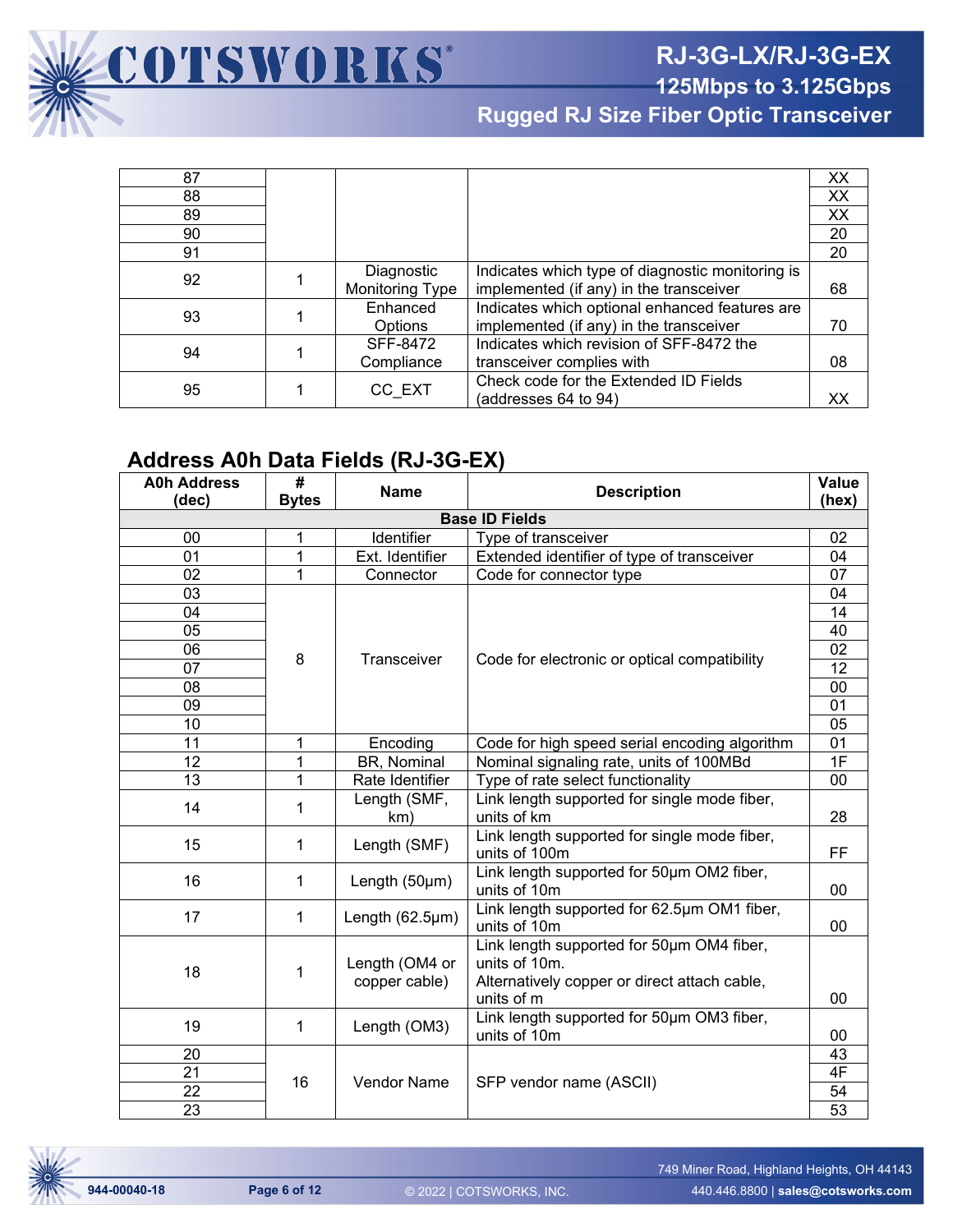**RJ-3G-LX/RJ-3G-EX**

**125Mbps to 3.125Gbps**

**Rugged RJ Size Fiber Optic Transceiver**

| 24              |                |             |                                                  | 57              |
|-----------------|----------------|-------------|--------------------------------------------------|-----------------|
| $\overline{25}$ |                |             |                                                  | 4F              |
| 26              |                |             |                                                  | 52              |
| 27              |                |             |                                                  | 4B              |
| 28              |                |             |                                                  | 53              |
| 29              |                |             |                                                  | 20              |
| 30              |                |             |                                                  | 20              |
| 31              |                |             |                                                  | $\overline{20}$ |
| $\overline{32}$ |                |             |                                                  | $\overline{20}$ |
| 33              |                |             |                                                  | 20              |
| 34              |                |             |                                                  | 20              |
| $\overline{35}$ |                |             |                                                  | 20              |
| 36              | 1              | Transceiver | Code for electronic or optical compatibility     | $00\,$          |
| $\overline{37}$ |                |             |                                                  | $00\,$          |
| 38              | 3              | Vendor OUI  | SFP vendor IEEE company ID                       | $00\,$          |
| 39              |                |             |                                                  | 00              |
| 40              |                |             |                                                  | 52              |
| 41              |                |             |                                                  | 4A              |
| 42              |                |             |                                                  | 33              |
|                 |                |             |                                                  |                 |
| 43              |                |             |                                                  | 47              |
| 44              |                |             |                                                  | 45              |
| 45              |                |             |                                                  | $\overline{58}$ |
| 46              |                | Vendor PN   |                                                  | $\overline{XX}$ |
| 47              | 16             |             | Part number provided by SFP vendor (ASCII)       | $\overline{XX}$ |
| 48              |                |             |                                                  | $\overline{XX}$ |
| 49              |                |             |                                                  | $\overline{XX}$ |
| 50              |                |             |                                                  | $\overline{XX}$ |
| 51              |                |             |                                                  | $\overline{XX}$ |
| 52              |                |             |                                                  | $\overline{XX}$ |
| 53              |                |             |                                                  | $\overline{XX}$ |
| 54              |                |             |                                                  | $\overline{XX}$ |
| 55              |                |             |                                                  | $\overline{XX}$ |
| 56              |                |             |                                                  | 30              |
| 57              | 4              | Vendor rev  | Revision level for part number provided by       | 30              |
| 58              |                |             | vendor (ASCII)                                   | 30              |
| 59              |                |             |                                                  | 30              |
| 60              |                |             |                                                  | 05              |
| 61              | $\overline{2}$ | Wavelength  | Laser wavelength                                 | 1E              |
| 62              | 1              | Unallocated |                                                  | 00              |
| 63              | $\mathbf{1}$   | CC_BASE     | Check code for Base ID Fields (addresses 0 to    |                 |
|                 |                |             | 62)                                              | C <sub>9</sub>  |
|                 |                |             | <b>Extended ID Fields</b>                        |                 |
| 64              | $\overline{2}$ |             | Indicates which optional transceiver signals are | 10              |
| 65              |                | Options     | implemented                                      | 14              |
| 66              | 1              | BR, max     | Upper bit rate margin, units of %                | $00\,$          |
| 67              | 1              | BR, min     | Lower bit rate margin, units of %                | $00\,$          |
| 68              |                |             |                                                  | XX              |
| 69              |                |             |                                                  | XX              |
| 70              | 16             | Vendor SN   | Serial number provided by vendor (ASCII)         | XX              |
| 71              |                |             |                                                  |                 |
| 72              |                |             |                                                  | $\frac{XX}{XX}$ |



COTSWORKS'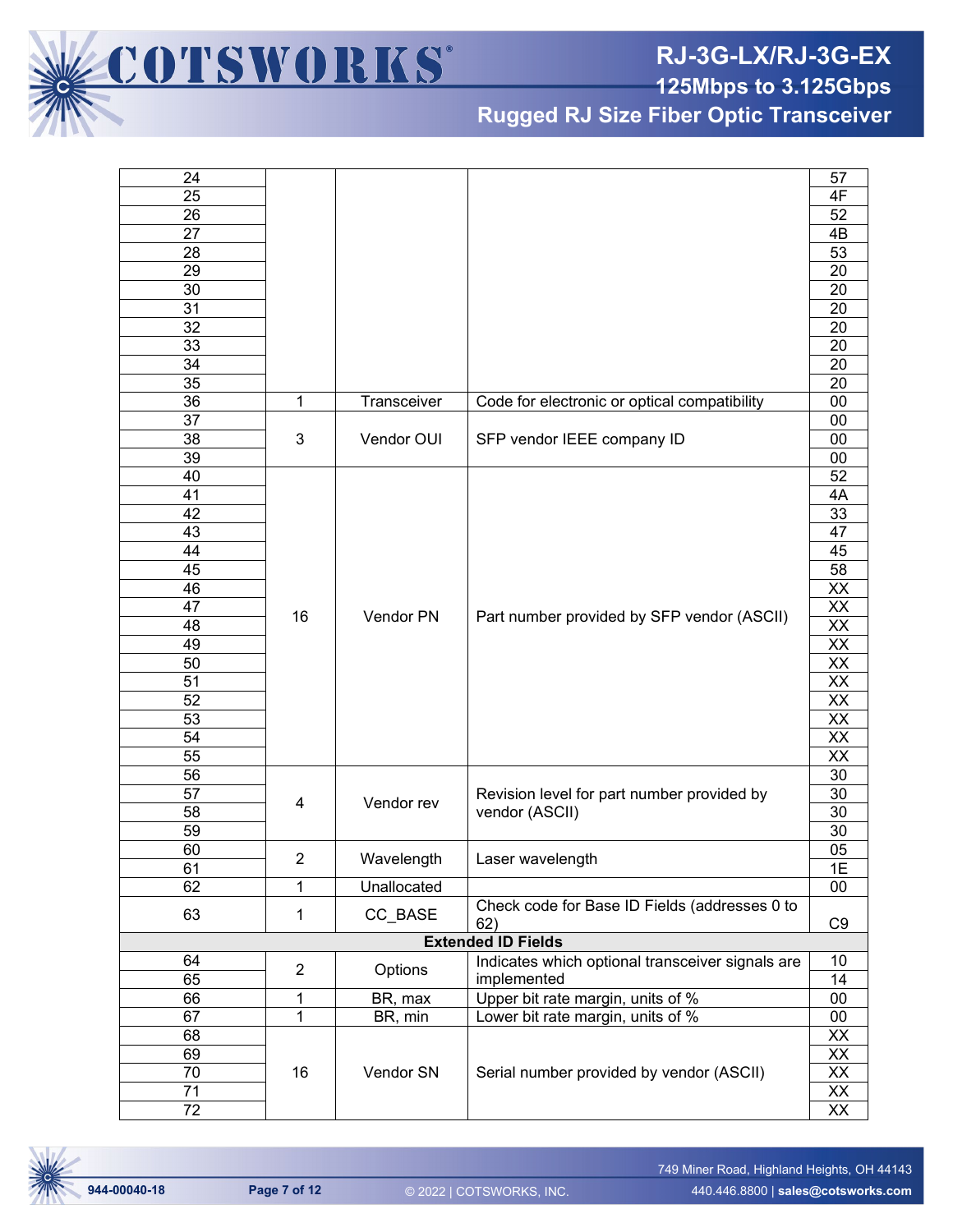**RJ-3G-LX/RJ-3G-EX**

**125Mbps to 3.125Gbps**

**Rugged RJ Size Fiber Optic Transceiver**

| 73 |   |                        |                                                  | XX              |
|----|---|------------------------|--------------------------------------------------|-----------------|
| 74 |   |                        |                                                  | XX              |
| 75 |   |                        |                                                  | XX              |
| 76 |   |                        |                                                  | XX              |
| 77 |   |                        |                                                  | XX              |
| 78 |   |                        |                                                  | XX              |
| 79 |   |                        |                                                  | XX              |
| 80 |   |                        |                                                  | XX              |
| 81 |   |                        |                                                  | XX              |
| 82 |   |                        |                                                  | XX              |
| 83 |   |                        |                                                  | XX              |
| 84 |   |                        |                                                  | XX              |
| 85 |   |                        |                                                  | XX              |
| 86 |   |                        |                                                  | XX              |
| 87 | 8 | Date code              | Vendor's manufacturing date code                 | XX              |
| 88 |   |                        |                                                  | XX              |
| 89 |   |                        |                                                  | XX              |
| 90 |   |                        |                                                  | $\overline{20}$ |
| 91 |   |                        |                                                  | 20              |
| 92 | 1 | Diagnostic             | Indicates which type of diagnostic monitoring is |                 |
|    |   | <b>Monitoring Type</b> | implemented (if any) in the transceiver          | 68              |
| 93 | 1 | Enhanced               | Indicates which optional enhanced features are   |                 |
|    |   | Options                | implemented (if any) in the transceiver          | 70              |
| 94 | 1 | SFF-8472               | Indicates which revision of SFF-8472 the         |                 |
|    |   | Compliance             | transceiver complies with                        | 08              |
| 95 | 1 | CC_EXT                 | Check code for the Extended ID Fields            |                 |
|    |   |                        | (addresses 64 to 94)                             | XX              |

COTSWORKS®

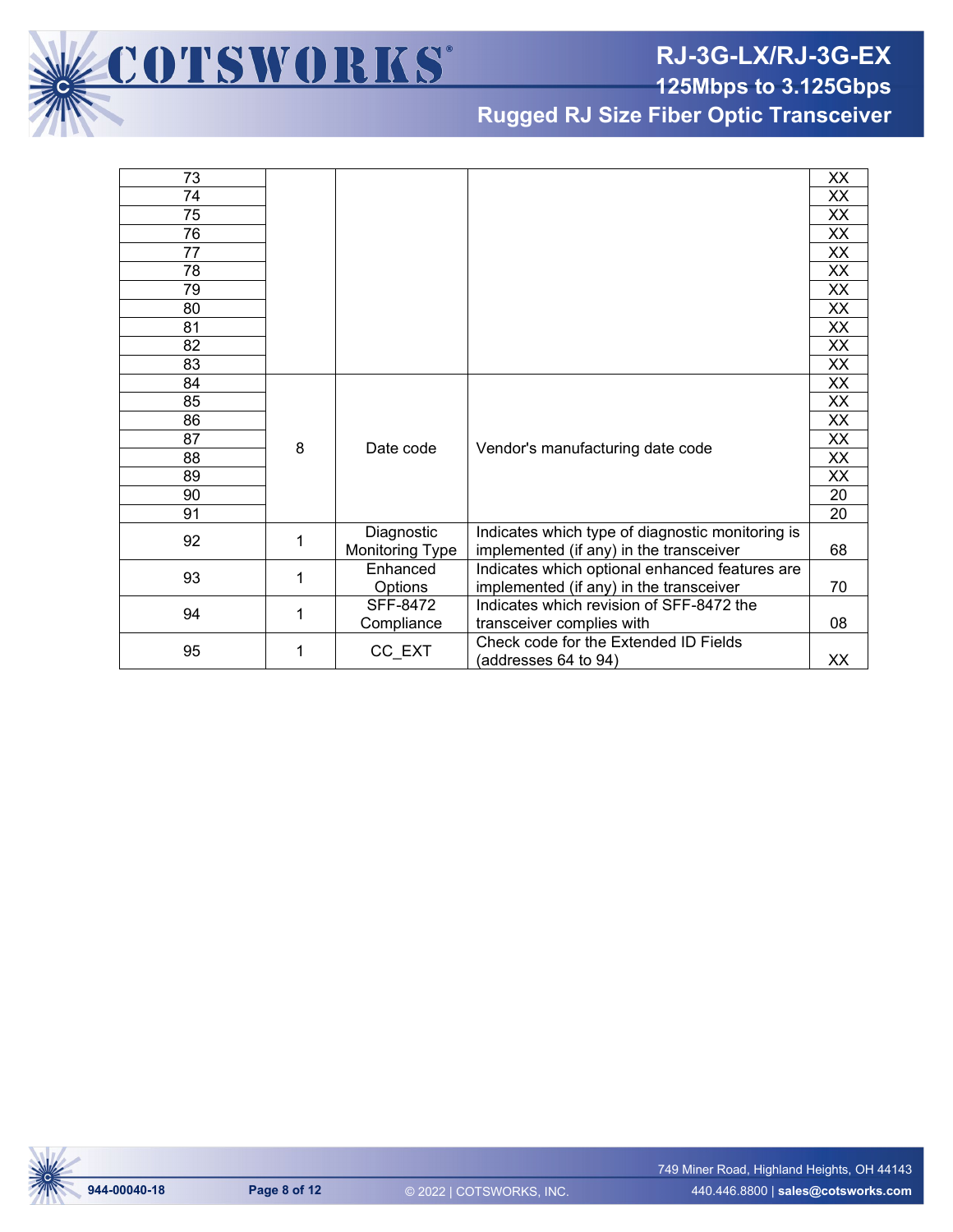

## **Rugged RJ Size Fiber Optic Transceiver**

#### **Application Schematics**

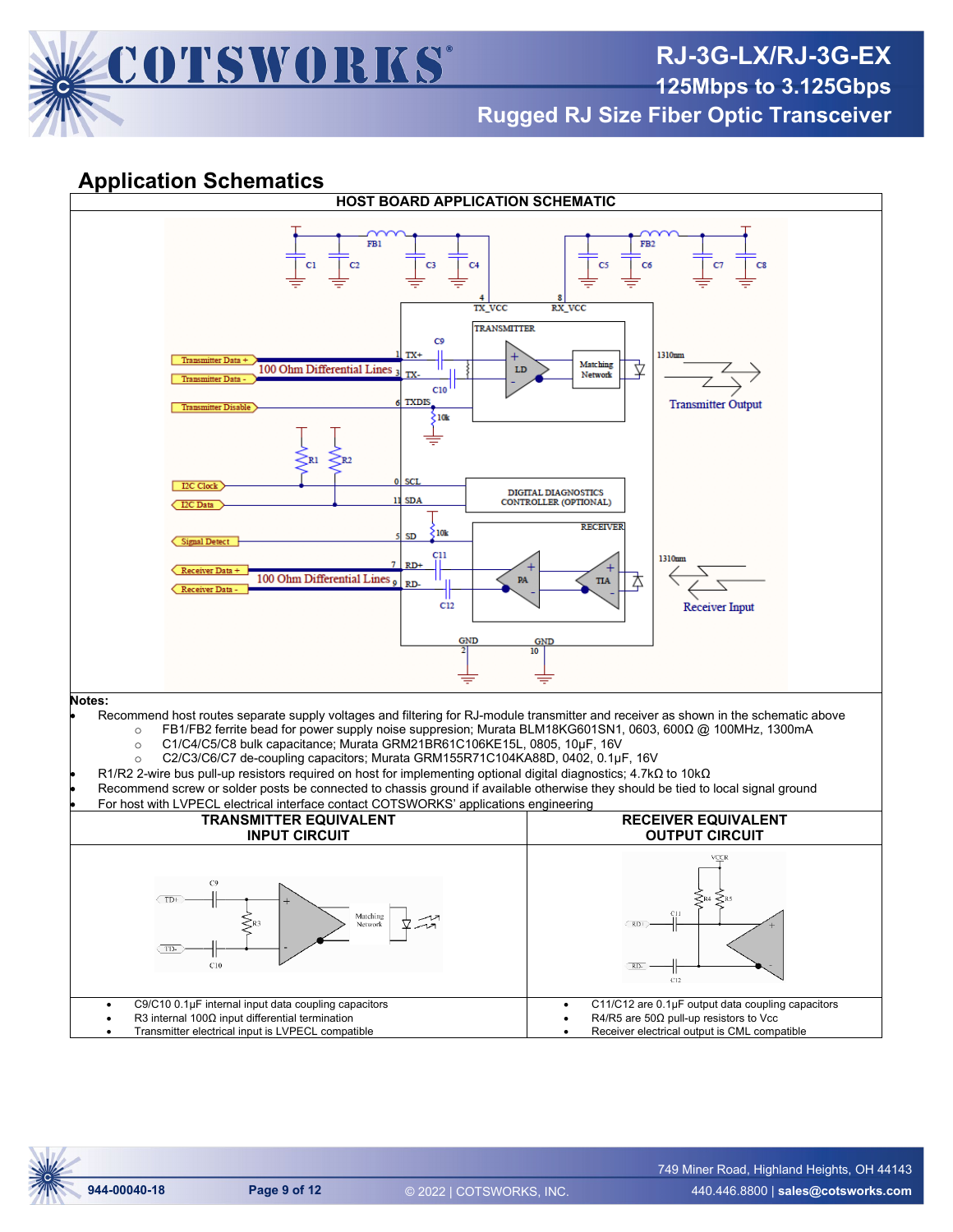

**Rugged RJ Size Fiber Optic Transceiver**

#### **PCB Design Guidelines**



### **Panel Cutout**

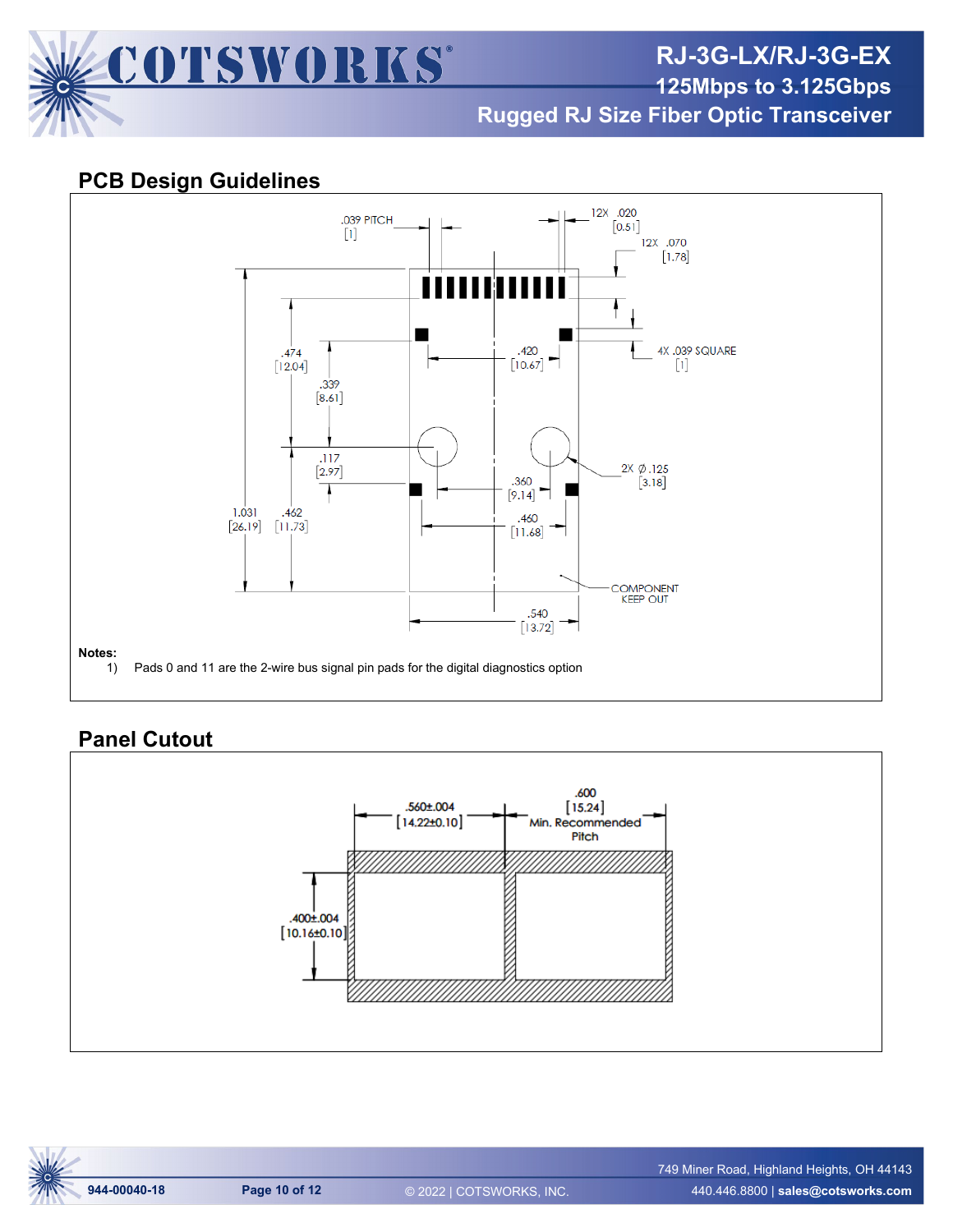

# **RJ-3G-LX/RJ-3G-EX 125Mbps to 3.125Gbps**

**Rugged RJ Size Fiber Optic Transceiver**

.985

 $\begin{bmatrix} 25.03 \end{bmatrix}$ 

.916

 $[23.27]$ 

⊩

.433  $[10.99]$ .295

 $[7.50]$ 

226  $5.75$ 

.305

 $[7.75]$ 

.462

 $\left[11.73\right]$ 

Ш

╥

母

.025

 $[0.64]$ 

#### **Screw Post Mechanical Dimensions**



### **Solder Post Mechanical Dimensions**



#### **Mounting Hardware Guidelines**



- i. Install the washers and partially tighten the screws,<br>ii. Solder the leads
	- ii. Solder the leads<br>iii. Tighten the screv
	- Tighten the screws to 12 in.-oz.